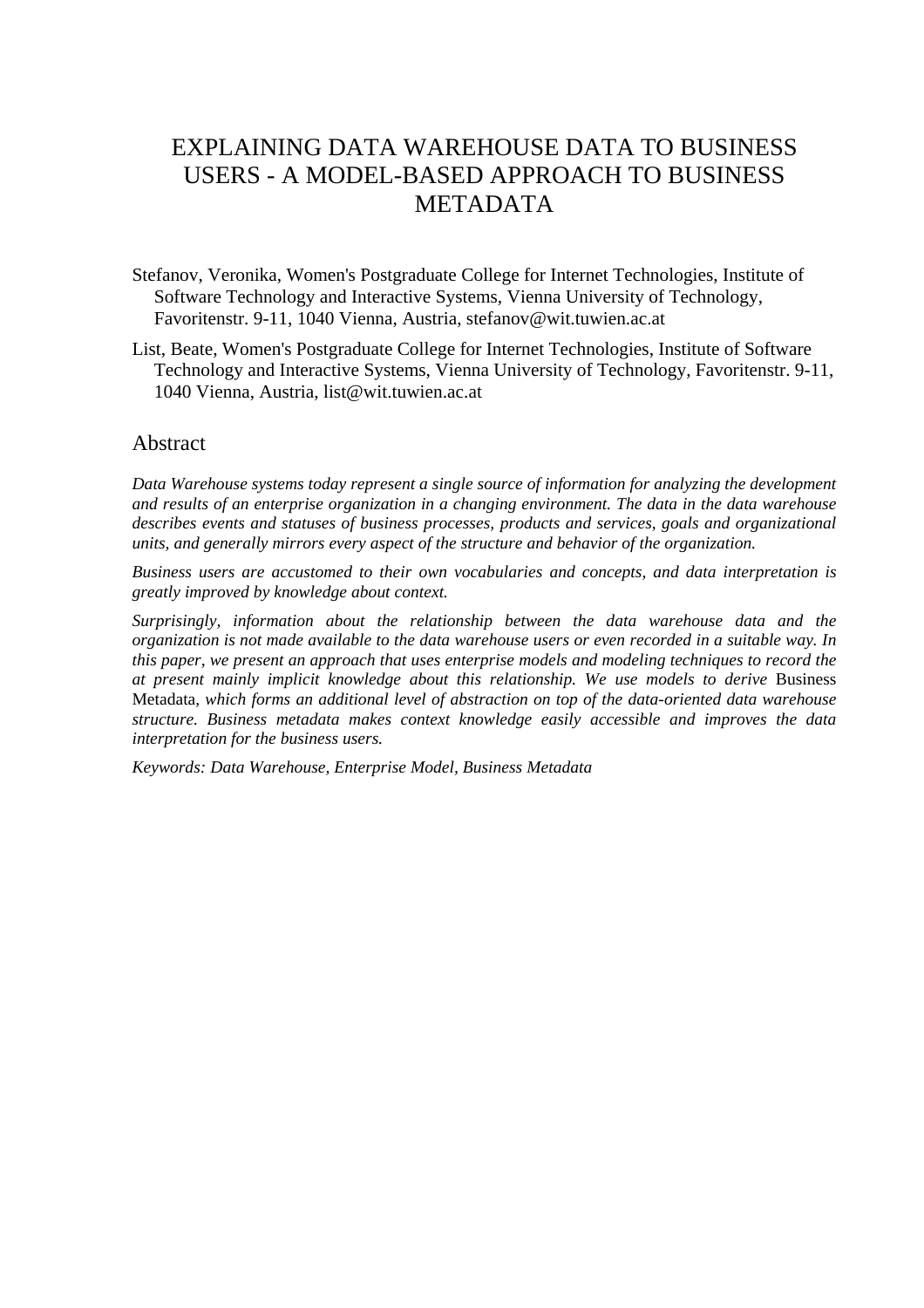## **1 INTRODUCTION**

Data Warehouse (DWH) systems represent a single source of information for analyzing the development and results of an organization (List and Machaczek 2004). Measures, such as the number of transactions per customer or the increase of sales during a promotion, are used to recognize warning signs and to decide on future investments.

By describing events and statuses of business processes, products and services, goals or organizational units, the data in the data warehouse mirrors the structure and behavior of the organization. In the organization, information about this relationship between the data warehouse data and the business processes, products, etc. is usually available in the form of enterprise models and documents, and is used during the design phase of the data warehouse.

Surprisingly, the knowledge about this relationship is not made available to the data warehouse users or even recorded in a suitable way. Due to the data-oriented nature of Data Warehousing, the knowledge of how the data warehouse measures relate to business processes or products is not easily accessible to data warehouse users. As it is mainly implicit knowledge, it is also more likely to be lost or forgotten.

Business users are accustomed to their own vocabularies and concepts, and data interpretation is greatly improved by knowledge of context. Using and understanding traditional data-oriented Data Warehousing frontends therefore requires additional effort from the users. If knowledge about the business context is left to chance, data analysis is bound to miss important points and becomes more errorprone.

We identify a need for describing the relationship between the data in the data warehouse and the organization that surrounds it. We propose an approach that allows us to show:

- Which parts of the data warehouse data is created by which business process or part of it
- How business processes have impact on the values of the data warehouse data
- Which parts of the data warehouse data measures which (sub)process or products
- Which organizational units and roles are measured along with the processes
- Where the products and deliverables of the processes are mirrored in the data warehouse data structure

Indeed, adding context and background information to a data warehouse has been an open question in Data Warehousing for years. The term *business metadata* is used for data that describes the business context of the core data, its purpose, relevance, and potential use. There is general agreement on the usefulness and desirability of business metadata. But how to create or derive business metadata is still very much an open question.

Our approach makes use of the knowledge already available in the organization in enterprise (meta-) models to derive business metadata. We use a *weaving model* to store and manage the relationships between the data warehouse data model and a model describing the enterprise organization. The business metadata provided via the weaving model helps to improve the understanding and interpretation of the data warehouse data by the users. It basically creates an additional level of abstraction on top of the data warehouse data, which is aligned to the concepts that are well-known to the users, e.g. a business process-oriented view.

The approach provides the following contributions: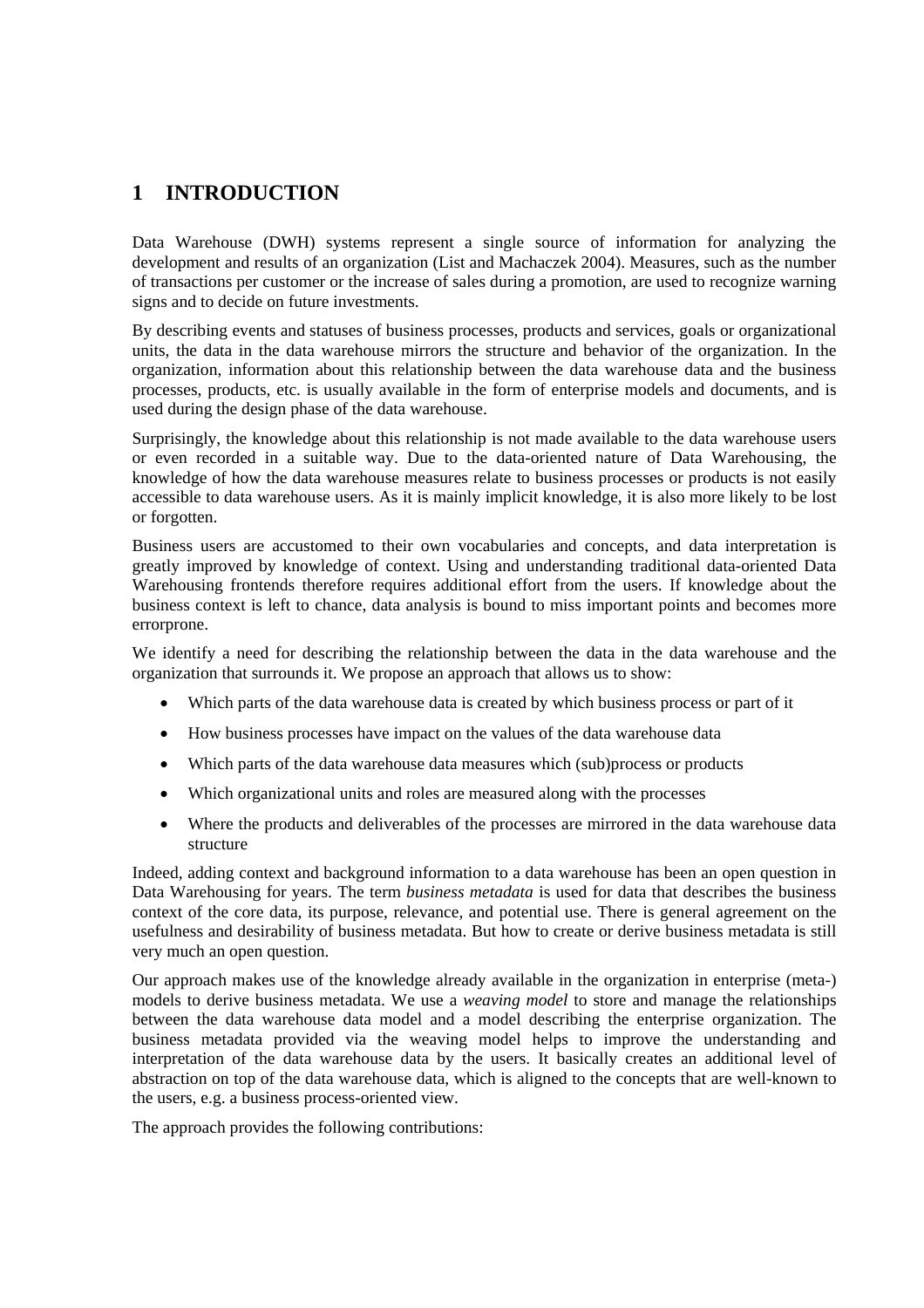- It makes the implicit relationships between the data in the data warehouse and the structure and behavior of the enterprise organization visible and accessible.
- By relating the measures in the data warehouse to organizational concepts, users are better able to interpret the performance of the enterprise, and to understand the implications.
- Data warehouse requirements analysis and (re-)design are notoriously challenging tasks, because the business context of a data warehouse is difficult to extract from user interviews and practically impossible to store directly in the multidimensional data structures. Weaving enterprise models with data models makes context information accessible, and does so without disrupting the involved models.
- As a by-product, the weaving model can be used for model validation, as is identifies missing or superfluous tables and measures in the data warehouse, as well as omissions in the enterprise model.

We already investigated the relationship between Data Warehousing and a subset of enterprise models, enterprise goal models, in a previous paper (Stefanov & List 2006). As data warehouses can be used to measure the level of achievement of the goals of an enterprise organization, we created and introduced an approach to business metadata based on enterprise goals. This paper builds on and substantially extends our previous work to include business processes, products and the organizational structure.

This paper is structured as follows: The next section gives a short overview over the concepts our approach is based on: Enterprise models in general, the Architecture of Integrated Information System (ARIS) and the Event-Driven Process Chain (EPC), which we use to describe the enterprise organization, the multi-dimensional data model for describing the data warehouse data structure, and finally the concept of model weaving, for bringing it all together. Section 3 gives the details of our weaving model and explains how the business metadata is derived. An example of how business metadata looks like in a tool is shown. Section 4 treats related work, followed by our conclusion.

## **2 BACKGROUND**

#### 2.1 Enterprise Models

An enterprise model formally represents the basic building blocks of an organization, its structure, behavior and goals. It is usually organized into several aspects that can be modeled individually but also related to each other (Whitman & Ramachandran & Ketkar 2001). The Architecture of Integrated Information Systems (ARIS) (Scheer 1999) is a typical example for such an enterprise model. Other similar approaches include CIMOSA (Kosanke & Vernadat 2002) and MEMO (Frank 2001).

Figure 1 shows the outline of a generic enterprise model, organized into five aspects: The enterprise strives to achieve *goals*, acts through *processes*, has an *organizational structure*, produces *products* and uses *software applications*. In the enterprise model, an organization chart can be used to describe the organizational structure, i.e. the dependencies between the departments, groups and roles that exist within the organization. Similarly, business process models describe the structure of business processes with control flows, inputs and outputs. The products, applications, and strategic goals can also be modeled separately, as well as connected to the other aspects in a single model. Such an overview model can connect all models to show for example how processes fulfill goals, are performed by organizational roles, fall into the responsibility of departments, and use applications to produce products for other departments.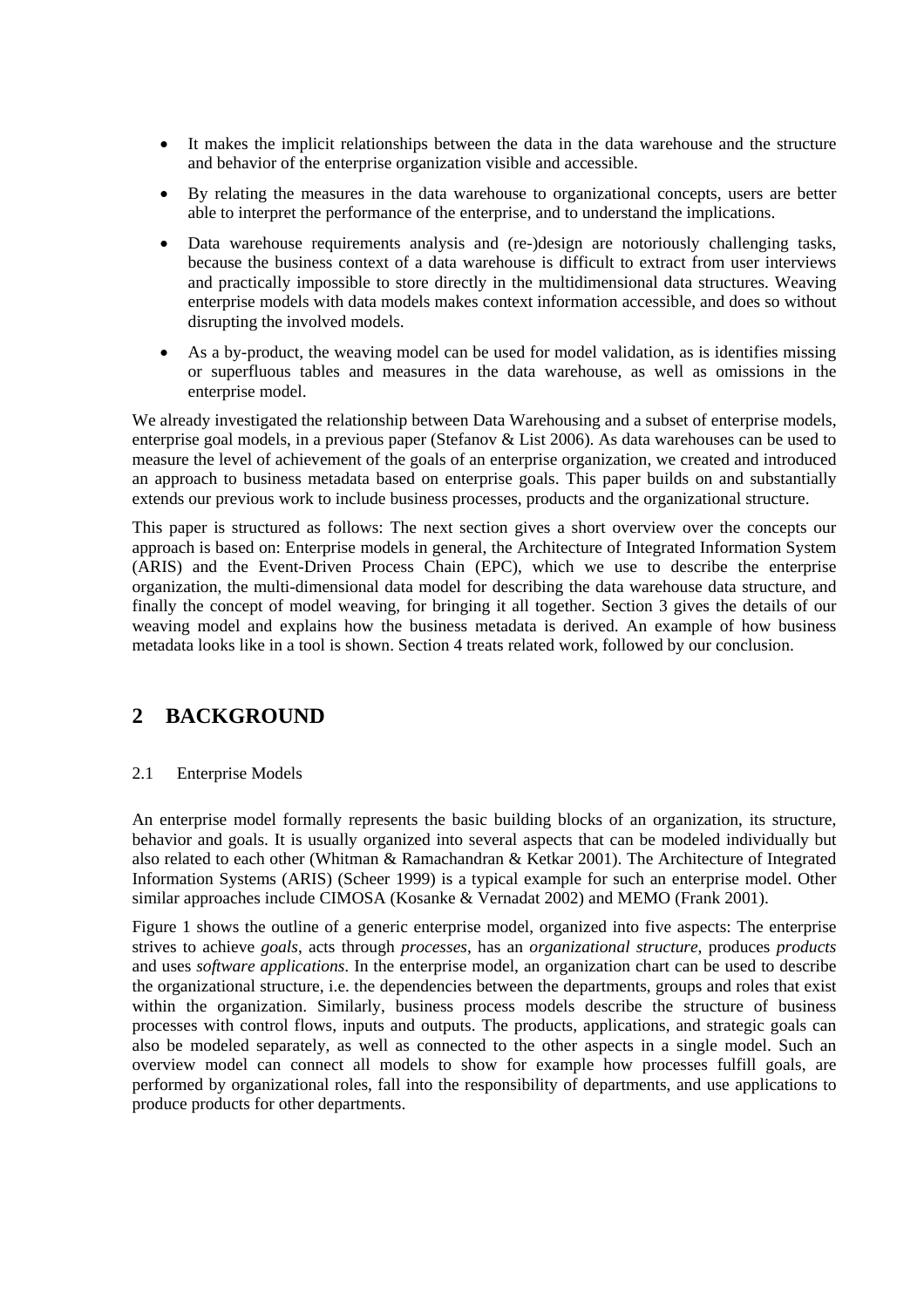

*Figure 1. Example of a generic enterprise model* 

All aspects of the enterprise model are related to the data in the data warehouse, because data in the data warehouse is based on and mirrors the structure and behavior of the enterprise. We therefore use enterprise models for our approach.

2.2 The Architecture of Integrated Information System (ARIS) and the Event-Driven Process Chain (EPC)

The Architecture of Integrated Information System (ARIS) concept (Scheer 1999) involves dividing complex business processes models into separate views, in order to reduce the complexity. There are three main views focusing on functions, data, and the organization, and an additional view focusing on the integration of the other three.

The EPC has been developed within the framework of ARIS and is used by many companies for modeling, analyzing, and redesigning business processes. It is the key component of SAP R/3's modeling concepts for business engineering and customizing. The EPC is based on the concepts of stochastic networks and Petri nets. EPCs describe processes on the level of their business logic, and are targeted to be easily understood and used by business people (Keller & Nüttgens & Scheer 1992). A basic EPC consists of *Functions* and *Events*. The extended EPC additionally contains *Organization Units* or *Roles* and *Information Objects.*



*Figure 2. Example for an Event-Driven Process Chain (EPC): Insurance policy creation* 

We have chosen the EPC for our approach because of its wide-spread use in many companies for modeling business processes, and because of its flexible view concept, that allows to separate the different aspects of a business process.

Figure 2 shows a simplified example process from an insurance company. The process starts with the arrival of a proposal for an insurance policy (as created and sent by an insurance broker for example). The broker key account manager checks whether the discount is appropriate. There are three possible outcomes of this check: The proposal can be either approved and signed, or not approved by the key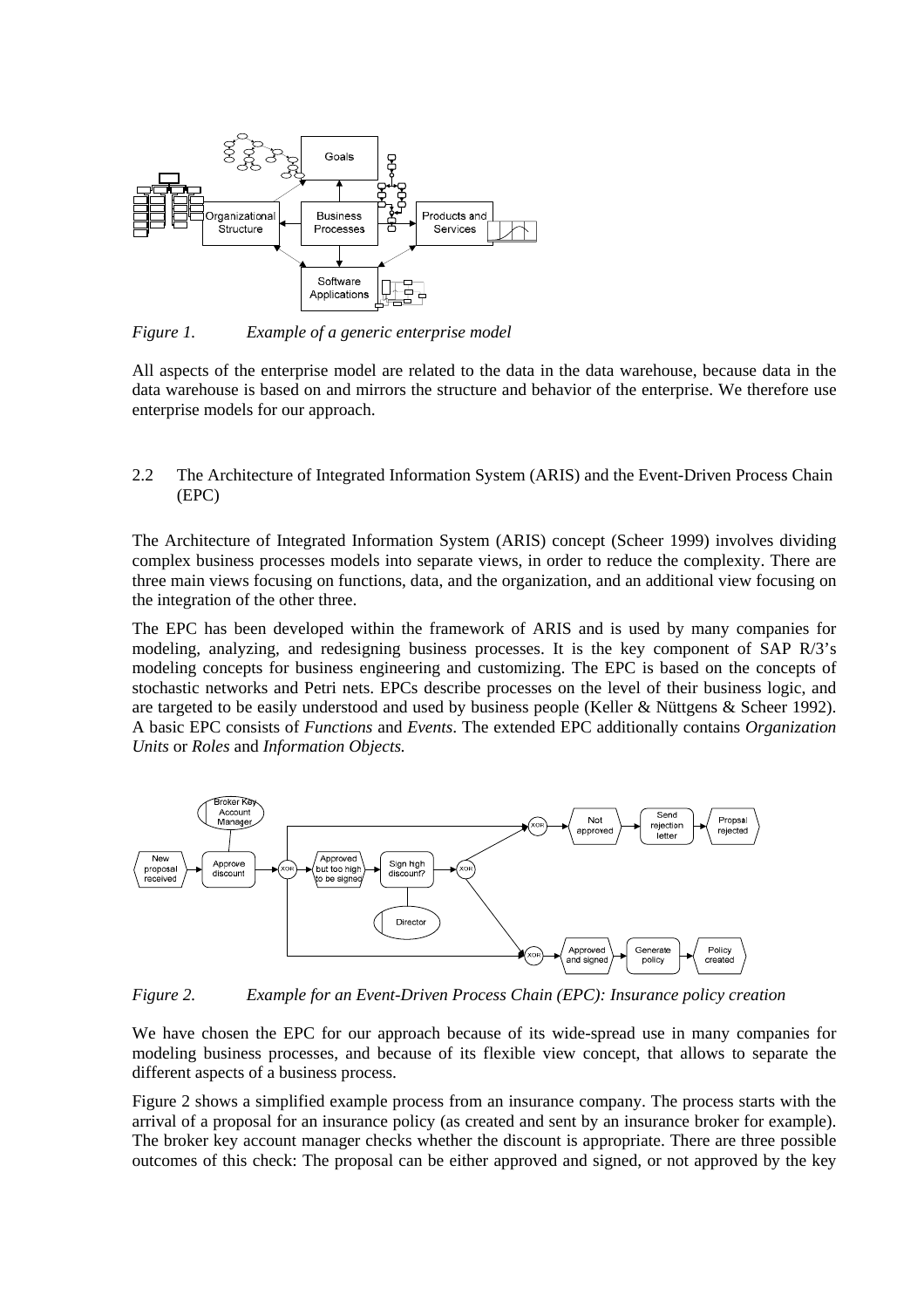account manager, or, if it is approved but the discount is above a certain amount, it has to be signed by a director. For each signed proposal, an insurance policy is generated, whereas if it was not approved, a rejection letter is sent.

#### 2.3 The Multidimensional Data Model

Data warehouse applications involve complex queries on large amounts of data, which are difficult to manage for human analysts. Kimball, Reeves, Ross and Thornthwaite (1998) state that relational data models "are a disaster for querying because they cannot be understood by users and they cannot be navigated usefully by DBMS software". The main logical data model in Data Warehousing is the multidimensional model, also called star schema (Chaudhuri & Dayal 1997). It is said to provide intuitive and high performance data analysis (Kimball et al. 1998).

The multidimensional paradigm allows data access in a way that comes more natural to human analysts. The data is imagined as located in n-dimensional space, with the dimensions representing the different ways the data can be sorted (e.g., sorted by time, by customer type, etc.), analogously to a two-dimensional spreadsheet.





A multidimensional model, also called star schema or fact schema, is basically a relational data model (as originally introduced by Chen in 1976) in the shape of a star or snowflake (see Figure 3 for an example). At the center of the star there is the *fact* table. It contains data on the subject of analysis (e.g., policy transactions, or sales, repairs, admissions, expenses, etc.). The attributes of the fact table (e.g., amount, duration, cost, revenue, etc.) are called *measures*. The spokes/points of the star represent the *dimensions* according to which the data will be analyzed (e.g., by employee and month or by customer group and covered items). The dimensions can be further broken down into hierarchies that are useful for aggregating data (e.g., day, month, year). Several stars can share their dimensions, thus creating a web of interconnected schemas that makes drill-across operations possible.

There are many approaches to modeling the multidimensional data structures of data warehouses, as described and compared by Vassiliadis and Sellis (1999) and Blaschka, Sapia, Höfling and Dinter (1998). Some of them are object-oriented models or based on the Unified Modeling Language (UML) (Abelló et al. 2002, Nguyen & Tjoa & Wagner 2000, Trujillo & Palomar & Gómez & Song 2001). For our purpose, we need a data model that supports model weaving (see below). We choose the objectoriented approach first presented by Trujillo et al. (2001) and further developed to a UML profile by Luján-Mora, Trujillo, and Song (2002).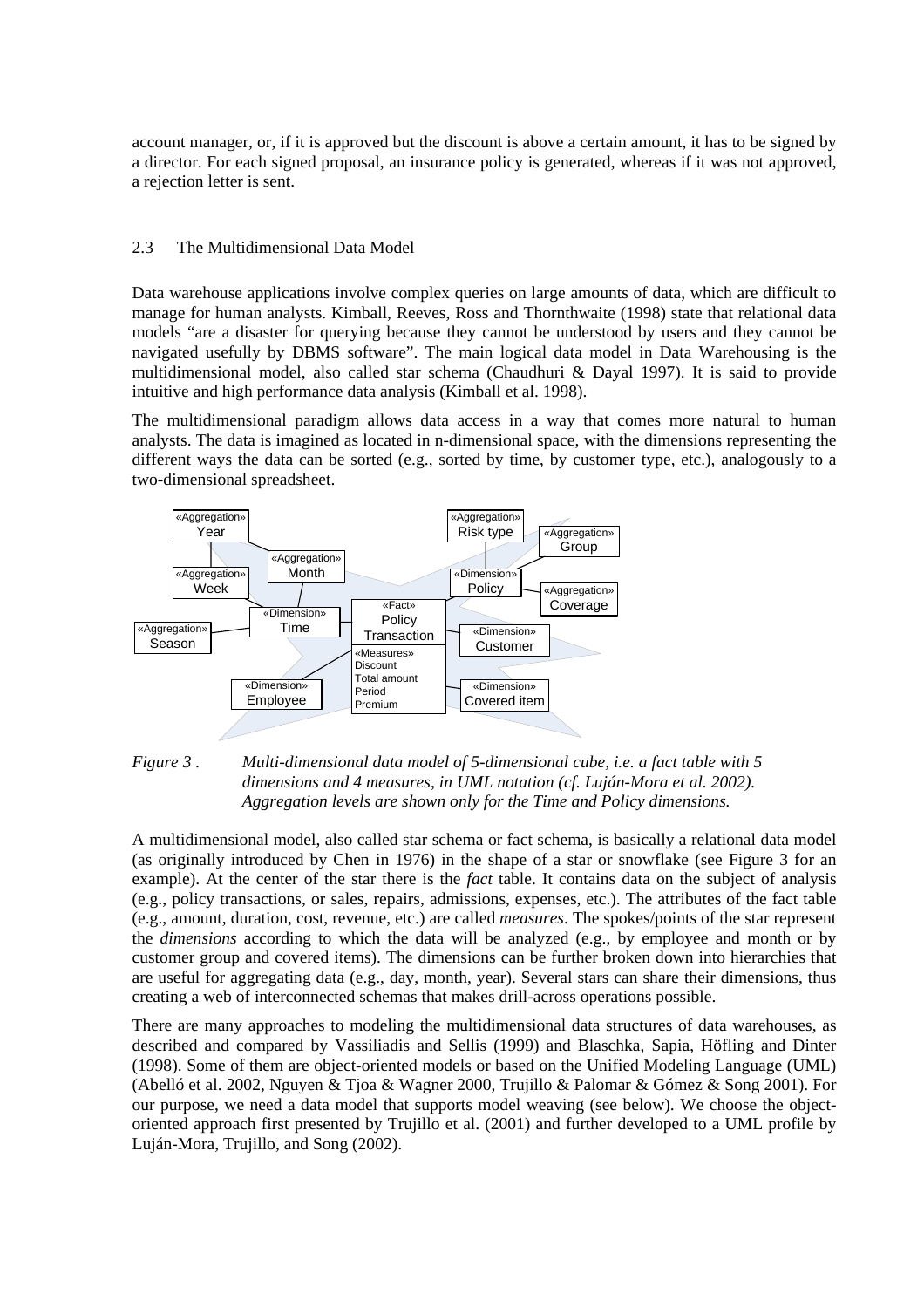A UML profile is a domain-specific extension to the UML modeling language (Object Management Group 2005). The profile used here adapts the UML class diagram for multi-dimensional modeling, i.e. the base class of the stereotypes is *Class*. Figure 4 shows the main elements of the Profile and their relationships as a metamodel: A *Fact* table can have any number of optional *Measures* and must have at least two *Dimensions* connected to it. Dimensions may be shared between facts and have one or more *Aggregations*, which form the aggregation hierarchy.



*Figure 4 . Core elements of the metamodel for multi-dimensional modeling (cf. Luján-Mora et al. 2002)* 

There is no universally accepted, generic meta-model for multi-dimensional modeling. In this paper, we use the meta-model shown in Figure 4 in lieu of generic metamodel. The corresponding model in this case is a UML model. Yet, for our approach, the data model does not necessarily have to be a UML model. The only prerequisite for the data model is that its metamodel is available, and that it allows to model facts, dimensions and measures.

#### 2.4 Model Weaving

For many modeling purposes, one large general "one size fits all" model is not advisable (Breton & Bézivin 2002). Creating several smaller, specific domain models allows for a better separation of concerns. Separate issues can be expressed in separate domain models, which are then related to each other by the use of model weaving, which was introduced by Del Fabro, Bézivin, Jouault, Breton and Gueltas (2005), as a linking mechanism.

Model weaving is an operation that links two or more (meta-)models (Bézivin & Jouault & Touzet 2005). The result is a weaving model containing links between elements from the involved models. The links may contain additional mapping information such as calculation formulas. Weaving models are models of the relationships between (other) models. They allow for easier handling of complex relationships between models. Weaving does not imply model or data transformation, but may be a prerequisite to these tasks. A weaving model is a "normal model" that can be stored and edited, accessed and analyzed with modeling tools. Among the application areas of model weaving are database schema matching, model transformation specification, visual programming, and ontology mapping (Bézivin & Jouault & Valduriez 2004).

Weaving works best if the participating (meta-)models are based on the same (meta-)meta-model. The metamodels in this paper are compliant to the Meta Object Facility (MOF) (Object Management Group 2003).

## **3 DERIVING BUSINESS METADATA**

In this section, we present a weaving model for connecting enterprise models to data warehouse data, in order to derive business metadata. Business metadata allows the data warehouse users to access the context of the data warehouse data. The weaving model stores information about the relationship between the data warehouse and the structure and behavior of an enterprise organization, e.g., which business process or part of it impacts which part of the data warehouse.

Figure 5 shows the weaving model (strong lines) between the two existing metamodels (grey): On the left side the core model elements of a multidimensional data model, as described in Section 2.3, and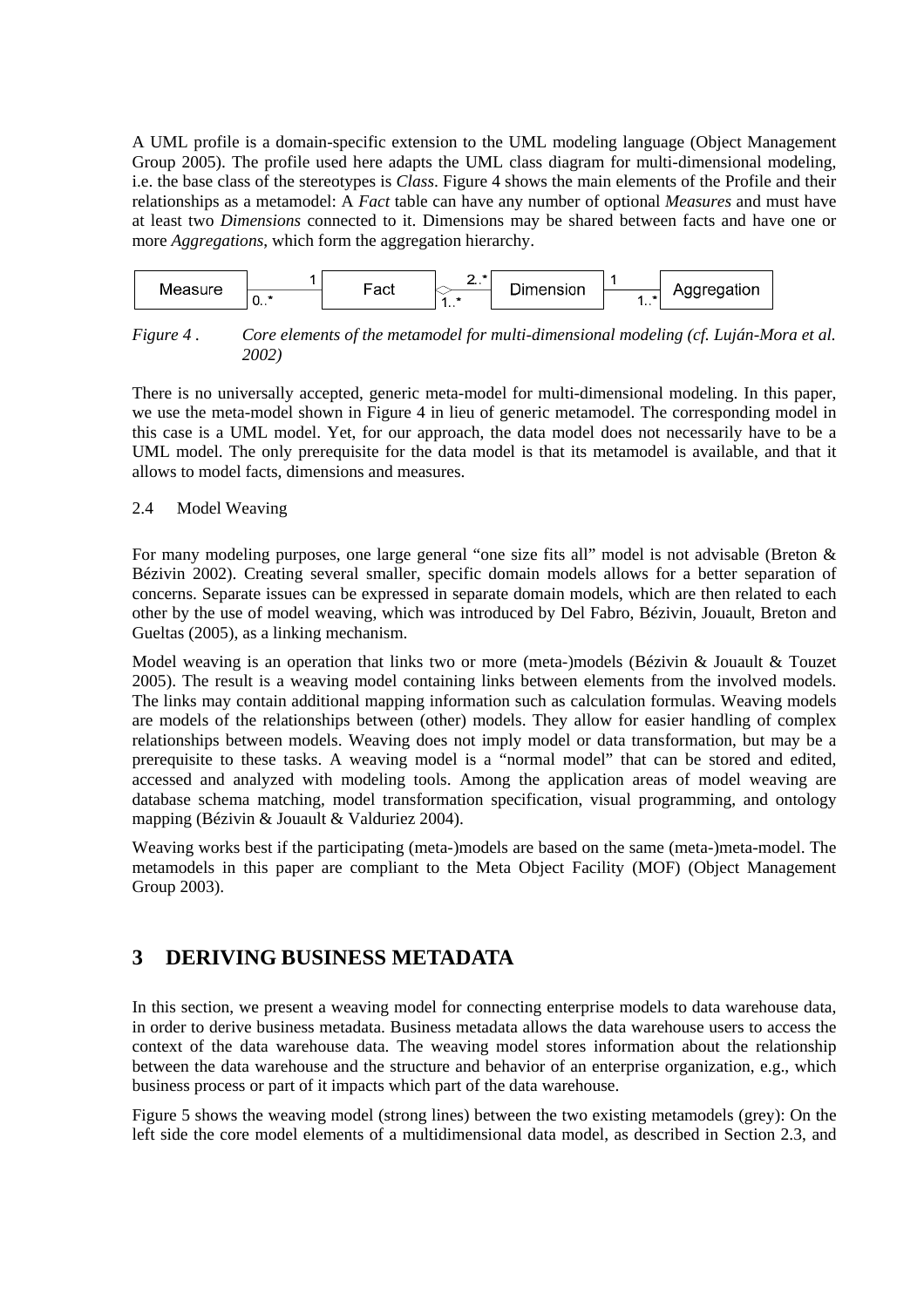on the right side a subset of the model elements of the ARIS Framework's metamodel, as described in Section 2.2. Both metamodels are actually larger, as hinted by the blended edges.



*Figure 5 . Connecting the data model to the enterprise model: A Weaving model with four links (strong lines). Only subsets of the models that are being connected by the weaving links are shown. Other links (dashed line) were introduced and discussed by the authors in Stefanov and List (2006).* 

Between these two (meta-)models we have introduced four weaving links (strong lines,  $(A) - (D)$ ). They store the relationships between the two domains and allow us to derive business metadata.

We use the knowledge already available in the organization in the form of enterprise models for business metadata. The business metadata helps to improve the understanding and interpretation of the data warehouse data by the users. For the viewpoint of the users, it is an additional level of abstraction on top of the data warehouse data. Business metadata should be aligned to the concepts that are wellknown to the users, e.g. provide a business process-oriented view.

The weaving model makes formerly implicit relationships between the data in the data warehouse and the structure and behavior of the enterprise organization visible and accessible. The four weaving links shown in Figure 5 are described in the following.



*Figure 6. A function creates the value of a measure in the data warehouse. Several processes impact on the values of a fact table.* 

The measures of the data warehouse cubes are linked to functions (link A) and products (link B) in the ARIS model. Functions supply measure data to the data warehouse as they create or change values of business objects. Data in the "Policy Transaction" cube (see Figure 3 in Section 2.3) is created each time a process creates or changes the values of a policy. For example, the measure "discount" of the policy transaction cube is set by the function "Approve discount" (see Figure 2 in Section 2.2). Knowing which function supplies a measure implies knowing the overall business process to which the function belongs. The same applies to the fact cubes of measures. This transitive relationship allows to derive business metadata for analysis needs on different levels of detail (Figure 6). We can show which business process the data warehouse or which part of it impacts a certain measure.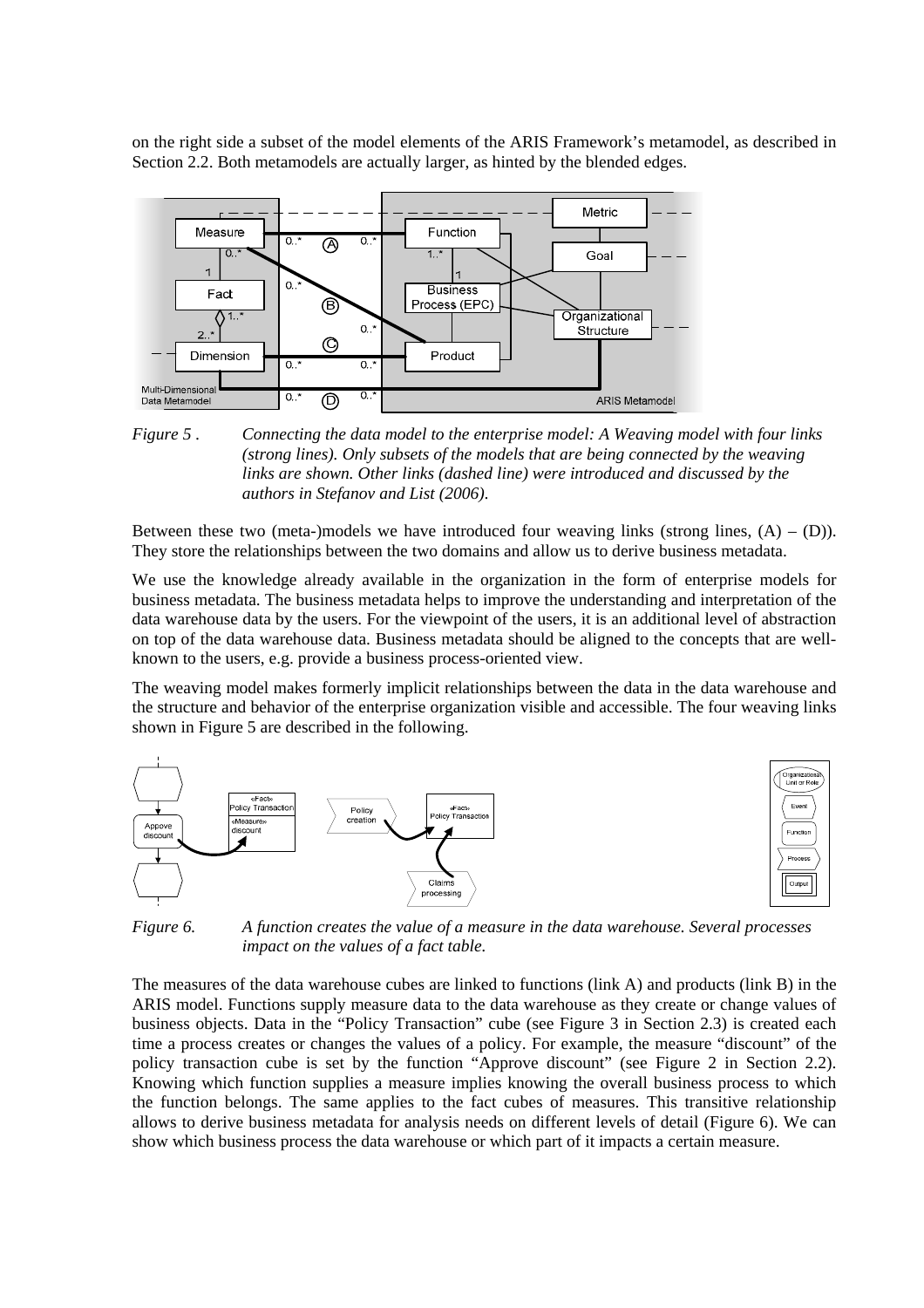Regarding products and other deliverables, their values can be found in two different places in the data warehouse: They are represented as measures (link B) as well as dimensional data (link C). For example, the insurance policy as a product will be present as a dimension of several fact cubes of the data warehouse (see Figure 7 for an illustration): The data on policy transactions can be aggregated e.g. by policy risk type. But the individual attributes of a policy, such as its premium or period (which may be different for each instance and change over time with each transaction) will be found in the measures.



*Figure 7. Products are represented in the data warehouse both as dimensional data and as measures.* 





*Figure 8. Organizational roles are found in the data warehouse either directly in the dimensional data, or indirectly via other elements such as functions.* 

As illustrated in Figure 8, elements of the organizational structure, such as units or roles, may be mirrored in the data warehouse directly as dimensional data (link D), or indirectly through other elements such as the business process and functions (via link A) they are in charge of, their products (via links B and C), or goals. Directly as a dimension, the organization may appear as employees and/or departments. Indirectly, functions of business processes have organizational roles or units assigned to them, which can be evaluated through the measures recorded for these functions. The same applies to products or goals.

Figure 9, as a summary of the above, schematically illustrates the use of business metadata in Data Warehousing. The user accessing data on policy transactions has several questions: *Where do the values in this table come from? Which functions created them and where? What am I measuring here?*

The weaving links create the connections and show that the rows of the table are created by the business process *Policy creation* (1). The column *Policy ID* (2) refers to the *Insurance policy* which is the product of this process (3). If the users is interested in further details here, it can be shown that the insurance policy is actually the output of the function *Generate policy* within the process (4), and that the values in the column *Discount* are set by the function *Approve discount* of the same process (5). If the user is interested in the discount, more questions appear, such as *Who is responsible for that?* The user can see that the function that sets the value of *Discount* is performed by the organizational role *Key account manager* (6) which can also be found in the column *Employee ID* (7).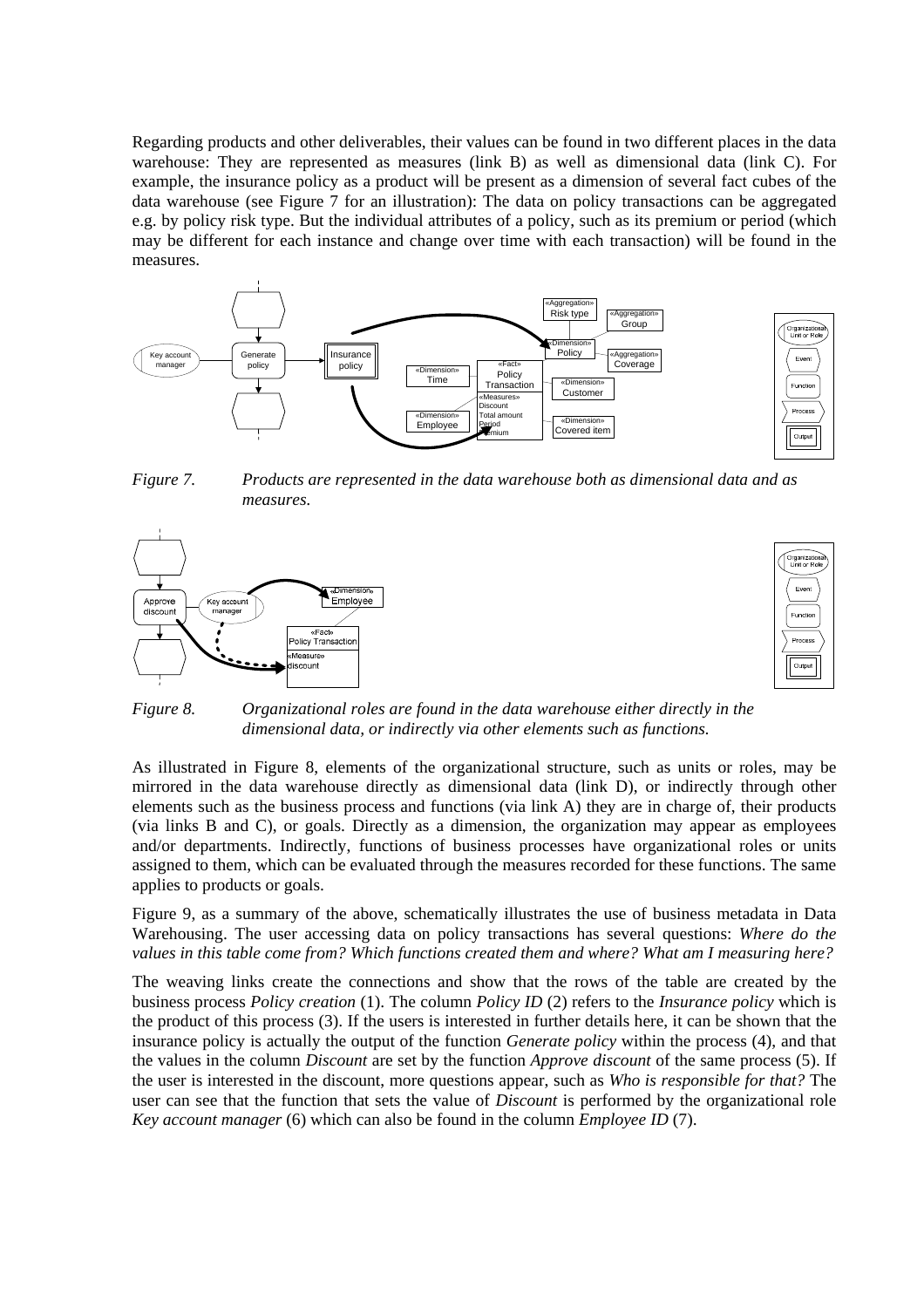The table as it is shown here refers to the fact table "Policy Transaction" (see (8) and Figure 3 in Section 2.3). The columns are based on either measures (9) or dimensions (10).



*Figure 9. Business metadata provides the data warehouse user with context and background information. Data items of the fact table are linked to the processes that produce them, the products they represent, or the organizational units involved.* 

The knowledge captured by the weaving model can be exploited by analysis tools (also to offer better navigation or hints). Figure 10 shows how the business metadata can be displayed for the "policy transactions" cube introduced in Section 2.3. The organizational knowledge captured in the enterprise model becomes available to the user. Providing this information to the user directly within the analysis tool helps to improve data interpretation. The business metadata thus increases the usefulness of the data.

The business metadata is derived from the links shown in Figure 5. In the example in Figure 10, the user is browsing data on policy transactions, sorted by customer locations. One of the values of the measure "discount" is highlighted. The user can access a short textual summary of the metadata, as well as display a process diagram or an organizational chart with the current context highlighted.

The weaving links can also provide insights for data warehouse (re)design and maintenance, and requirements analysis. If the changes in the organizational context require changes in the data warehouse, weaving links can indicate where changes are necessary.

We are currently working on improving this prototype of a toolkit for the whole business metadata lifecycle. User are supported in choosing and integrating the enterprise models and data warehouse data models available to them. Then they create the instances of the weaving model that links the enterprise models to the data warehouse data. The weaving links are then used by a plug-in of the analysis tool to display the matching business metadata, as shown for example in Figure 10.

The prototype is based on the well-known Eclipse Rich Client platform and implemented in Java. It forms the basis for future case studies. Figure 11 gives an overview.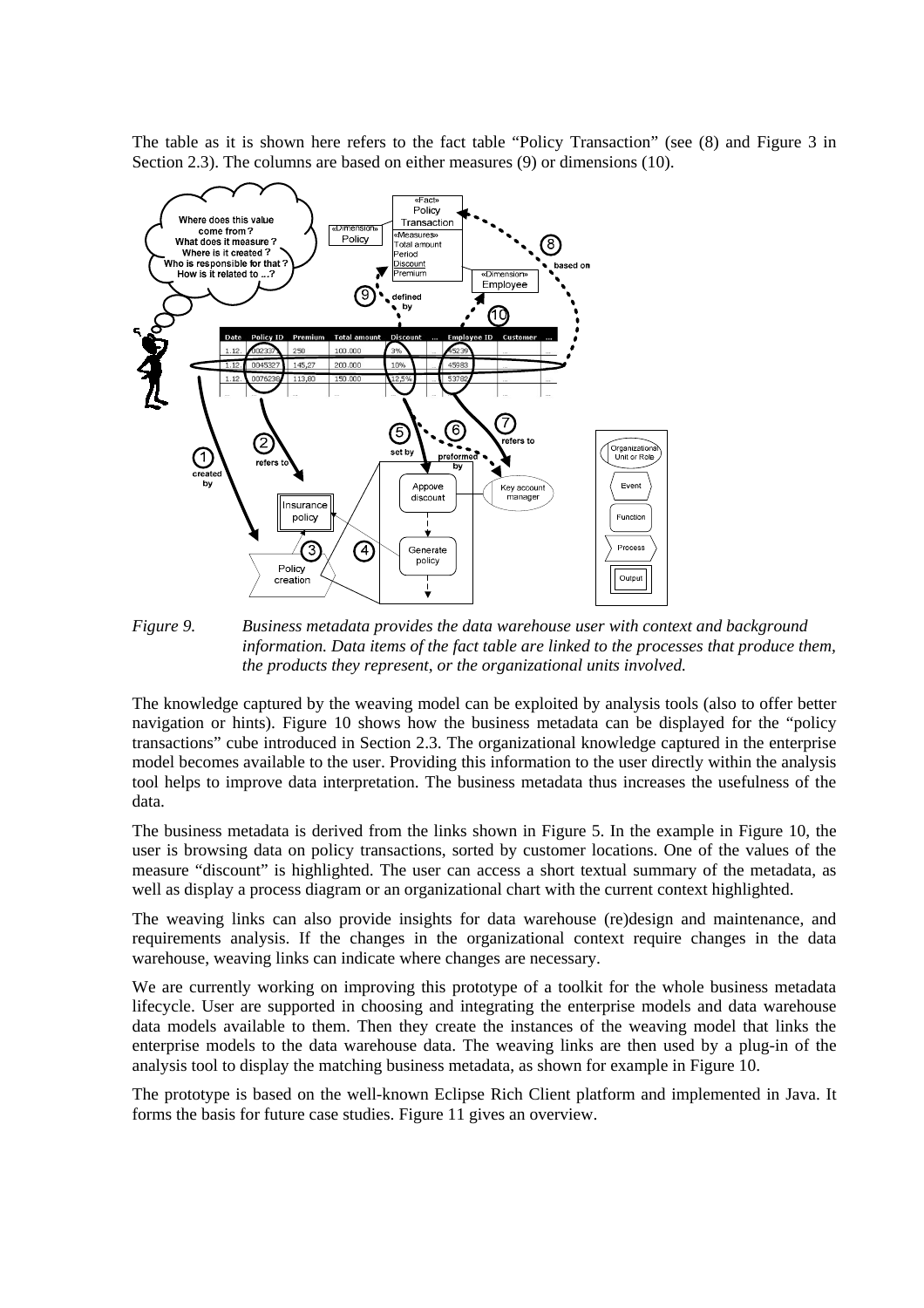

*Figure 10. Business metadata is displayed in form of text or diagrams.* 



*Figure 11. Schematic description of the architecuture of the business metadata prototype.* 

For the Data Warehousing part, it uses the open-source data warehouse platform Pentaho, which is partly built also on Eclipse and combines well-known DWH components such as the Mondrian server, JPivot for analysis, BIRT and JFreeReport as reporting tools, as well as data mining and dashboard components. In the screenshot shown in Figure 10, the business metadata is implemented as an extension of the JPivot library.

For modeling, the prototype uses the Eclipse Modeling Framework (EMF). The weaving links are created and managed with the ATLAS Model Weaver. All models are imported into EMF and stored in a model repository.

## **4 RELATED WORK**

There are a lot of conceptual models available for business processes, data bases or data warehouses. But there are no models available that focus on the relationship between the data warehouse and the business processes. EPCs (Scheer 1999) incorporate a data view targeting operational data bases. EPC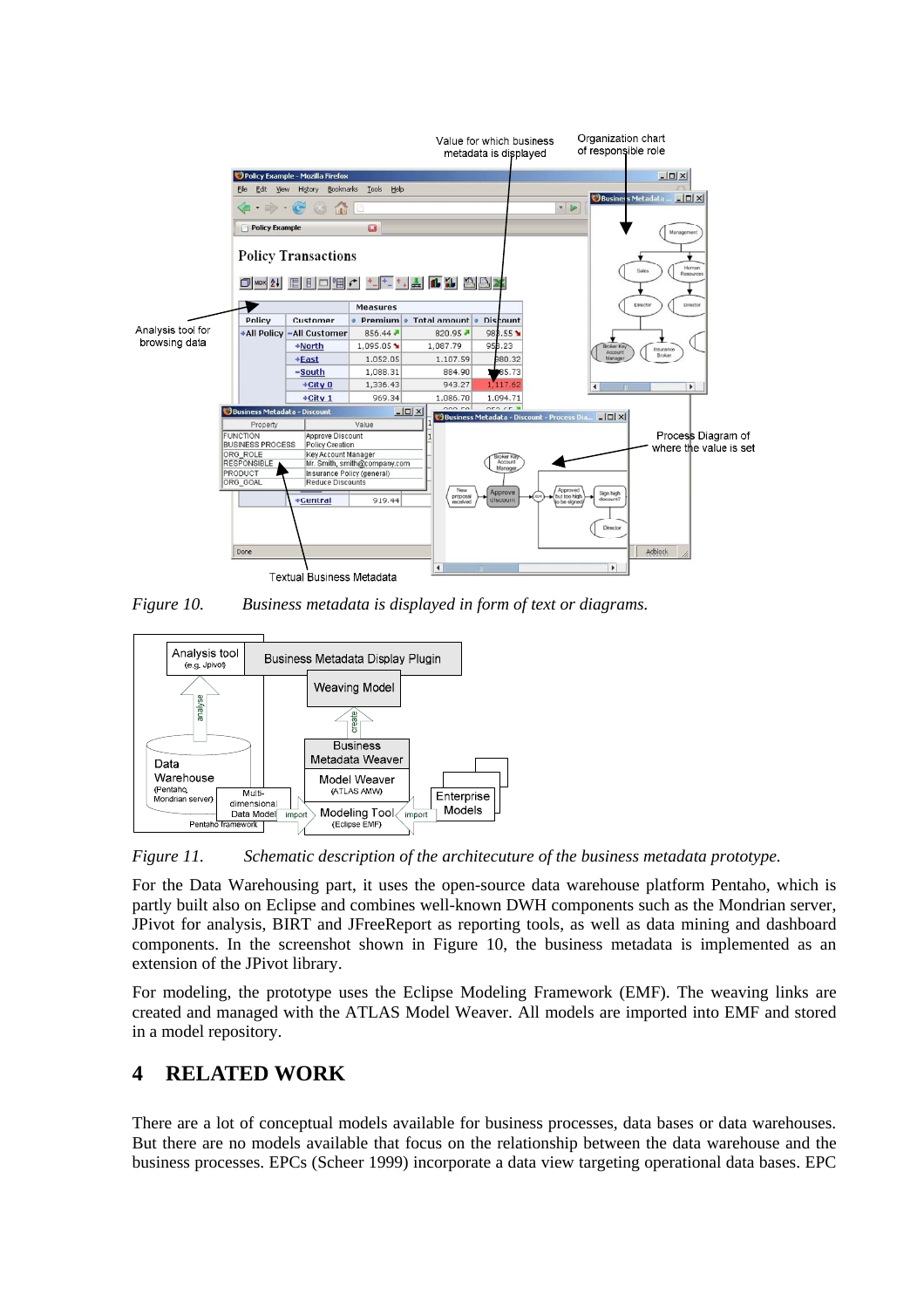functions perform read or write operations on the databases and their entities. But they do not take the specific characteristics of data warehouses into account.

The Business Process Modeling Notation (BPMN 2004) provides data objects, which are used and updated during the process. The data object can be used to represent many different types of object, both electronic or physical.

An integrated view on Data Warehousing and business processes was introduced by Stefanov, List and Korherr (2005) in terms of a model that allows to show where and how a DWH is used by business processes, and which parts of the business processes depend on which parts of the DWH.

Mazon, Trujillo, Serrano and Piattini (2005) applied the MDA framework to data warehouse repository development, and aligned multidimensional conceptual data models with code. Speaking in MDA terms, they aligned a Platform Independent Model (PIM) with a Platform Specific Model (PSM) and defined a transformation between them. Our approach can be seen on top of this work targeting the Computational Independent Level (CIM) level, as we align enterprise context with the data warehouse conceptual data model.

Sarda (2001) linked data warehouse business metadata with technical metadata, in order to provide a better context for decision support. The business metadata is described with UML classes and associations and then linked directly to the technical metadata within the same model. The approach only covers metadata and reqires new separate metadata models.

The term "weaving" is also used in a different sense in aspect-oriented programming, where it denotes the integration of aspects into the base program (Kiczales 1997). See the AOSD Ontology by van den Berg, Conejero and Chitchyan (2005) for more general definitions that apply not only to the programming level, but also to modeling.

Breton and Bézivin (2002) apply model weaving to the area of workflow and process modeling. The build-time and the run-time workflow definitions are weaved together to create a binding between definition and execution of the process.

## **5 CONCLUSION**

In this paper we have presented an approach to business metadata that is based on the relationship between the data warehouse data and the structure and behavior an enterprise organization. The information about the organization such as business processes and functions, organizational units and roles as well as the products produced by them, is taken from an enterprise model. Business metadata is derived by linking this knowledge about the organization to the data warehouse by means of a weaving model.

The business metadata can then be read directly from the weaving model. It improves data interpretation by explaining the relevance and context of the data, whereas the weaving model itself supports data warehouse requirements analysis, (re)design and evolution by making context visible and accessible. The approach is applied to an example.

#### References

Abelló, A., Samos, J., and Saltor, F. (2002). YAM2 (Yet Another Multidimensional Model): An Extension of UML. In IDEAS'02, pages 172–181. IEEE Computer Society.

van den Berg, K., Conejero, J. M., and Chitchyan R.. AOSD Ontology 1.0 - Public Ontology of Aspect-Orientation. AOSD-Europe-UT-01 D9, AOSD-Europe, May 2005.

ATLAS Model Weaver AMW (2006). http://www.eclipse.org/gmt/amw/ (15.11.2006)

Bézivin, J., Jouault, F., Touzet, D. (2005). An Introduction to the ATLAS Model Management Architecture. Technical report, LINA